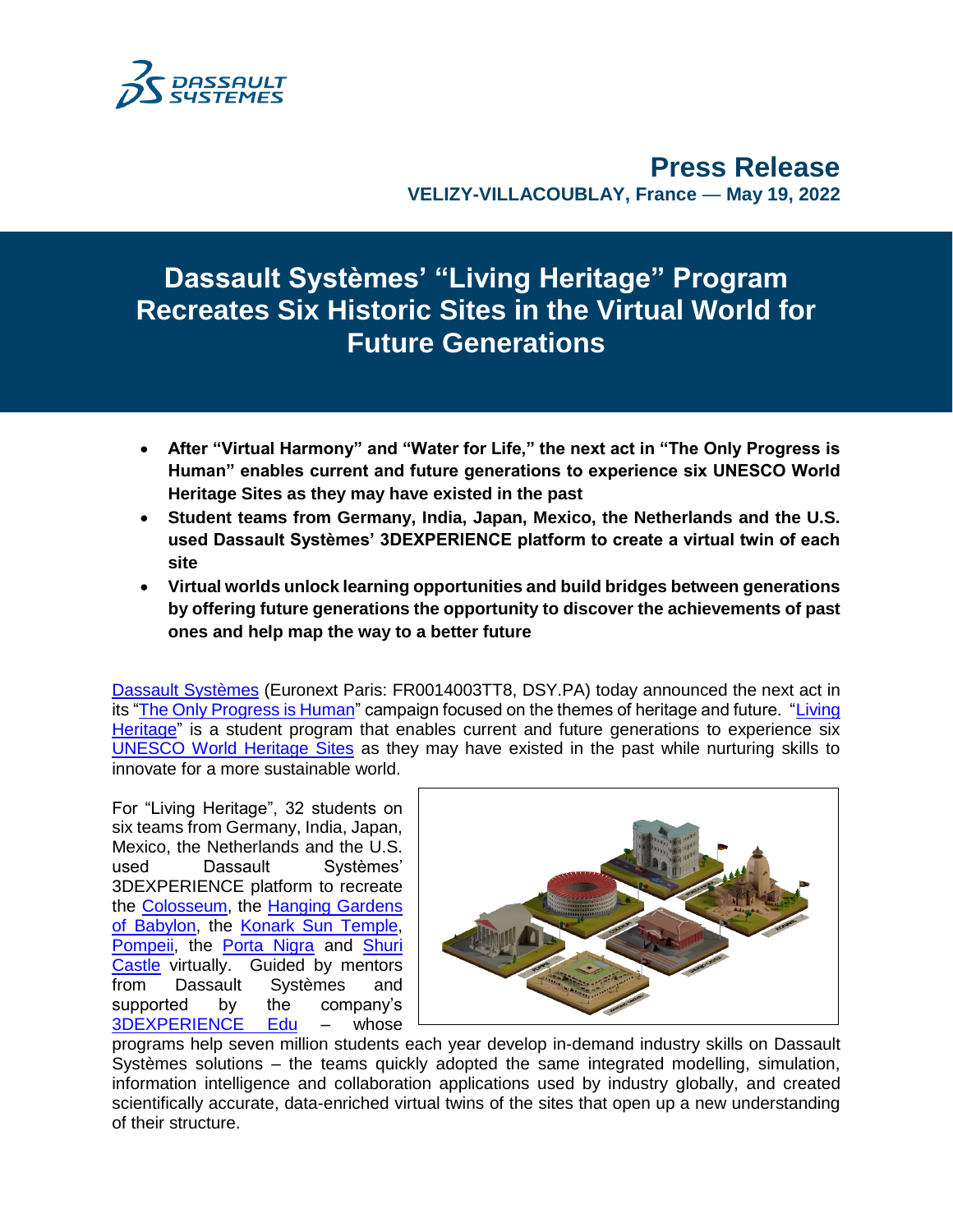The virtual twins represent both the visible and the invisible, revealing insights into each structure's design, what was partially lost, totally lost or damaged over time, how this design achievement has impacted history, and how it can influence future designs. Empowered with new technical knowledge and know-how gained during the program, the students can apply their skills once they enter the workforce, while the virtual twins can be used by others to teach, study and learn.



"Dassault Systèmes is a science-based and purpose-driven company. We've been a catalyst for human progress for 40 years. Our passion and creativity have enabled the virtual world to improve and extend the real world, sparking conversations that build bridges between the generations that made past achievements possible and those that will imagine future ones," said Victoire de Margerie, Vice President, Corporate Equity, Marketing & Communications, Dassault Systèmes. "'Living Heritage' is a celebration of this shared heritage. It invites us to explore how today's solutions can give us a greater understanding of the past – unlocking learning opportunities and helping the next generation map our way to a better future. We've been a strong partner of the academic world for four decades. We are always amazed by the creativity of the students who use our 3DEXPERIENCE platform."

Teams will showcase their "Living Heritage" projects at the [Cité de la Réussite](https://www.citedelareussite.com/) in Paris June 25-26, including a virtual reality experience that enables anyone to discover the sites in an interactive way. The projects can also be viewed on [Dassault Systèmes' website.](https://www.3ds.com/progress-is-human/heritage-and-future)

Launched in 2020, "The Only Progress is Human" features a series of "acts" aimed to increase awareness of societal and environmental challenges and inspire the use of virtual worlds to drive sustainable innovations. In addition to "Living Heritage," these acts have included ["Virtual Harmony,](https://www.3ds.com/newsroom/press-releases/dassault-systemes-launches-only-progress-human-inspire-solutions-major-global-challenges)" a unique musical and visual experience demonstrating how virtual worlds can change the way we experience emotions, and ["Water for Life,](https://www.3ds.com/newsroom/press-releases/dassault-systemes-unveils-water-life-enable-industry-consume-smarter-and-protect-worlds-most-precious-resource)" a set of initiatives to help industry consume smarter and protect the world's most precious resource.